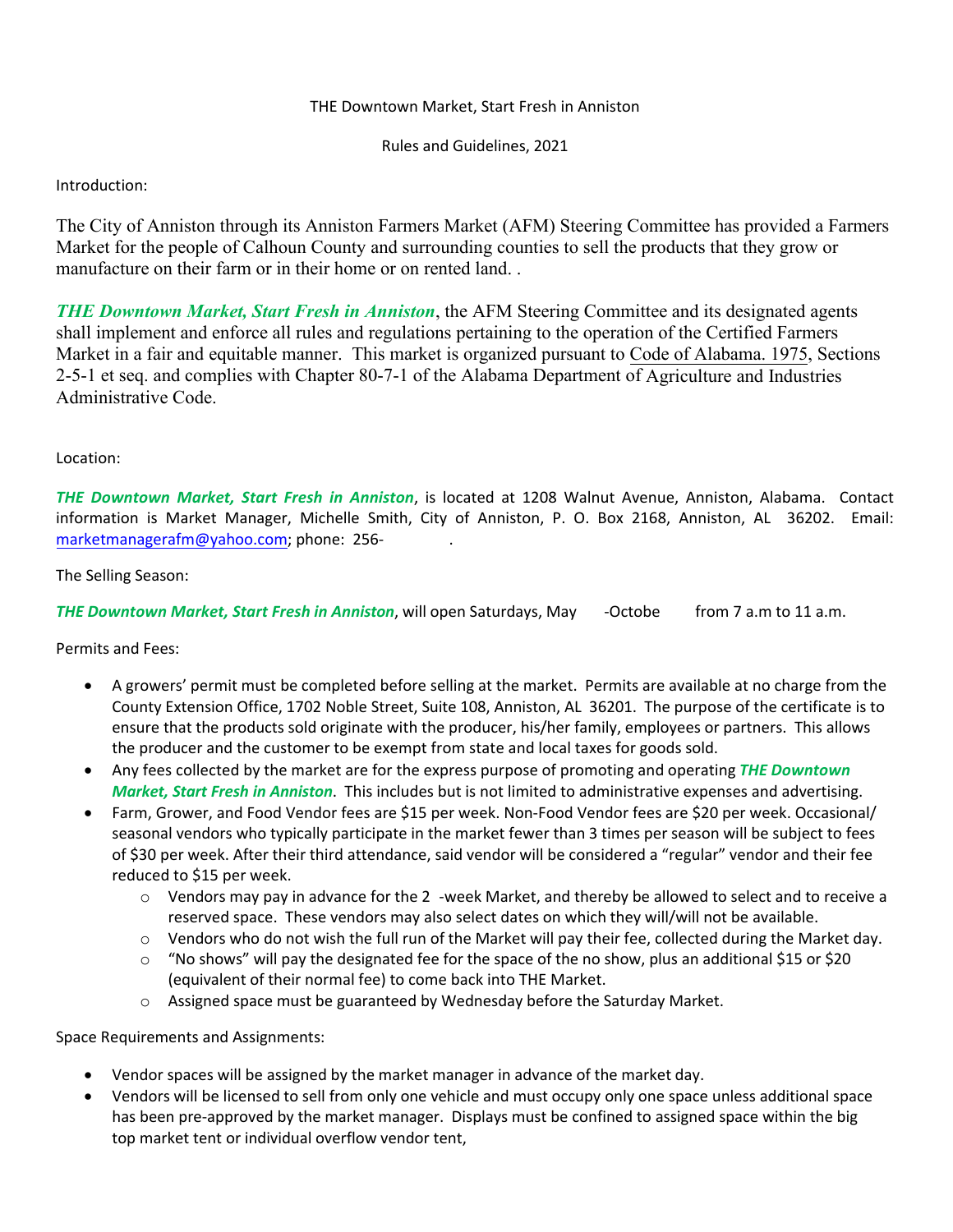approximately 10' x 10', and should include owner-provided table. Vendors must display products on tables with **tablecloths** in retail size containers or packages and display must be attractive. Do not sell out of back of truck, except for melons. No produce or edible products can be placed on ground.

- *PRICING must be displayed*.
- All applicants must submit their vendor application and growers' permit to Market Manager.
- Set-up:
	- o Vendors may arrive between 6:00-6:30 a.m.
	- o Vendors must stay for the entire length of market: 7 am to 11 a.m.

Regulations:

- **Only growers/producers may sell at the market**. A grower/producer is a person(s) that grows or produces agricultural products and may also include the producer's immediate family, partners and employees. A partnership, for the purpose of this document, is defined as two or more individuals engaged together in the joint production of agricultural products. Two inspections to the farm will be made each season.
- NO resellers! Reselling of produce, outside of certified market guidelines, will result in immediate dismissal from the market. Certified Market Guidelines allow for a grower/producer to have on hand no more than 20% of their total product grown by another producer. In the instance that a TDM vendor has product on hand from another grower, a growers permit must be provided for said product, product must be displayed apart from vendor's other product, disclosure must be made to market management and customers, and no Alabama Farmers Market Authority Senior Nutrition Vouchers may be accepted for said product. Juices, commercial items prepared by another source are not eligible products.
- Any complaints filed with the market manager concerning production regulation will be investigated by the AFM Steering Committee and/or the State of Alabama Farmers Market Authority. Should a complaint be found valid, it may result in expulsion from the market for the remainder of the season and no fees will be refunded.
- Arts and crafts (non-food products) may be allowed as long as the number of arts and crafts does not exceed 30% of the total vendors.
- Use of this market is a privilege. Anyone violating any rule or displaying poor behavior (profanity, abusive, fraudulent, deceptive or colluding to set prices) will be excluded from using the market.
- The market is based on first come, first applied. A waiting list will be kept by the market manager who will contact vendors as space becomes available.
- The AFM Steering Committee and/or the market manager may conduct farm visits.
- Fruits and vegetables may be sold by count, bunch or dry measure. If you choose to sell by weight, the scales must be "legal for trade". Inspection certification of the scales must be provided to the market manager.
- Producers may sell their own farm and kitchen products including but not limited to: fruits, vegetables, eggs, cut flowers, plants, cheese, jams, jellies, relishes, honey, home canned and baked goods. It is the responsibility of the producer to abide by Health Department Regulations. The consumer must be informed by a clearly visible label or tag on each item **advising that the food is prepared in a kitchen NOT inspected by a regulatory agency**, i.e., the State of Alabama Health Department of Calhoun County. Vendors are liable for their own products and insurance is the responsibility of the producer.
- Growers selling eggs must follow guidelines set forth in the Alabama Shell Egg Law regarding proper labeling.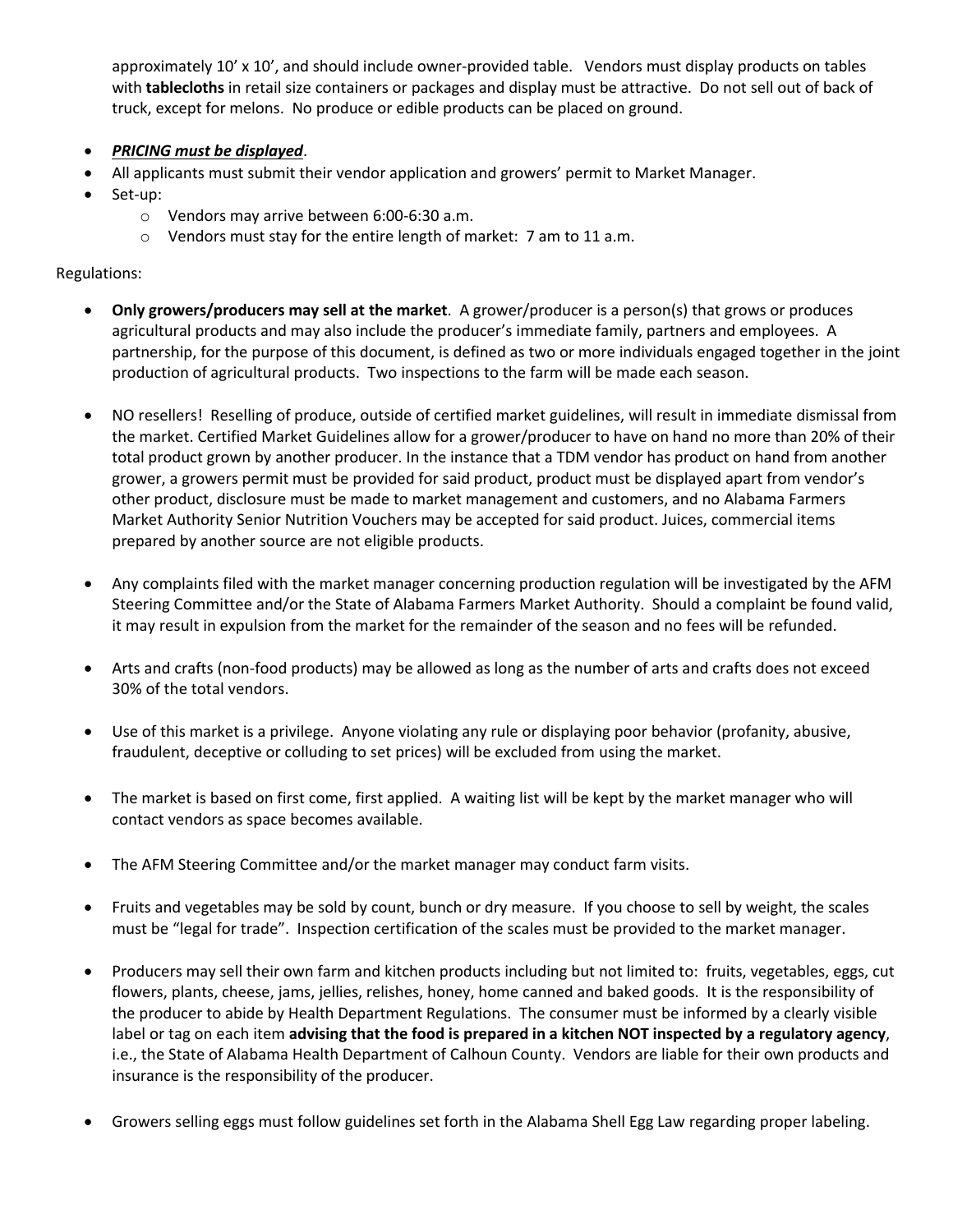- Meat sales are to be frozen with proper State or USDA stamp on packaging.
- Seafood can be frozen or on ice at 37-41 F degree temperature maintained.
- Dairy products must have proper labeling from an inspected facility on the package.
- The sale of live animals is prohibited. Pets of vendors are not allowed.
- Smoking is NOT allowed per City of Anniston ordinance. Alcohol is not permitted nor may it be sold.
- Product sampling:
	- $\circ$  All vendors, regardless of product, must meet the health requirements that prevent food borne illnesses. Samples requiring cutting/slicing should be done on-site immediately prior to consumption.
	- o No home prepared food samples shall be served at the market.
	- $\circ$  Clean knives and cutting boards must be placed in protective plastic containers, food storage bags, etc. so they are protected from contamination. Use single service items whenever possible.
	- o All fruits and vegetables must be rinsed thoroughly in clean water.
	- o All samples must be protected from contamination at all times. No bare hands.
	- o Sampling may be prohibited as directed under COVID-19 response measures if advised by ADPH
- Vendors are solely responsible for the cleanliness of their area and are required to leave the space clean at the end of the market.
- In the event of rain, *THE Downtown Market, Start Fresh in Anniston*, will open and remain open as long as conditions are safe.
- It is recommended that vendors have a sign identifying the name and location of the farm or origin of arts/crafts.
- DRESS CODE: Vendors, volunteers and staff are expected to dress appropriately. No cleavage, frontal or posterior, will be allowed. Pants are expected to be belted if necessary and worn at the waistline.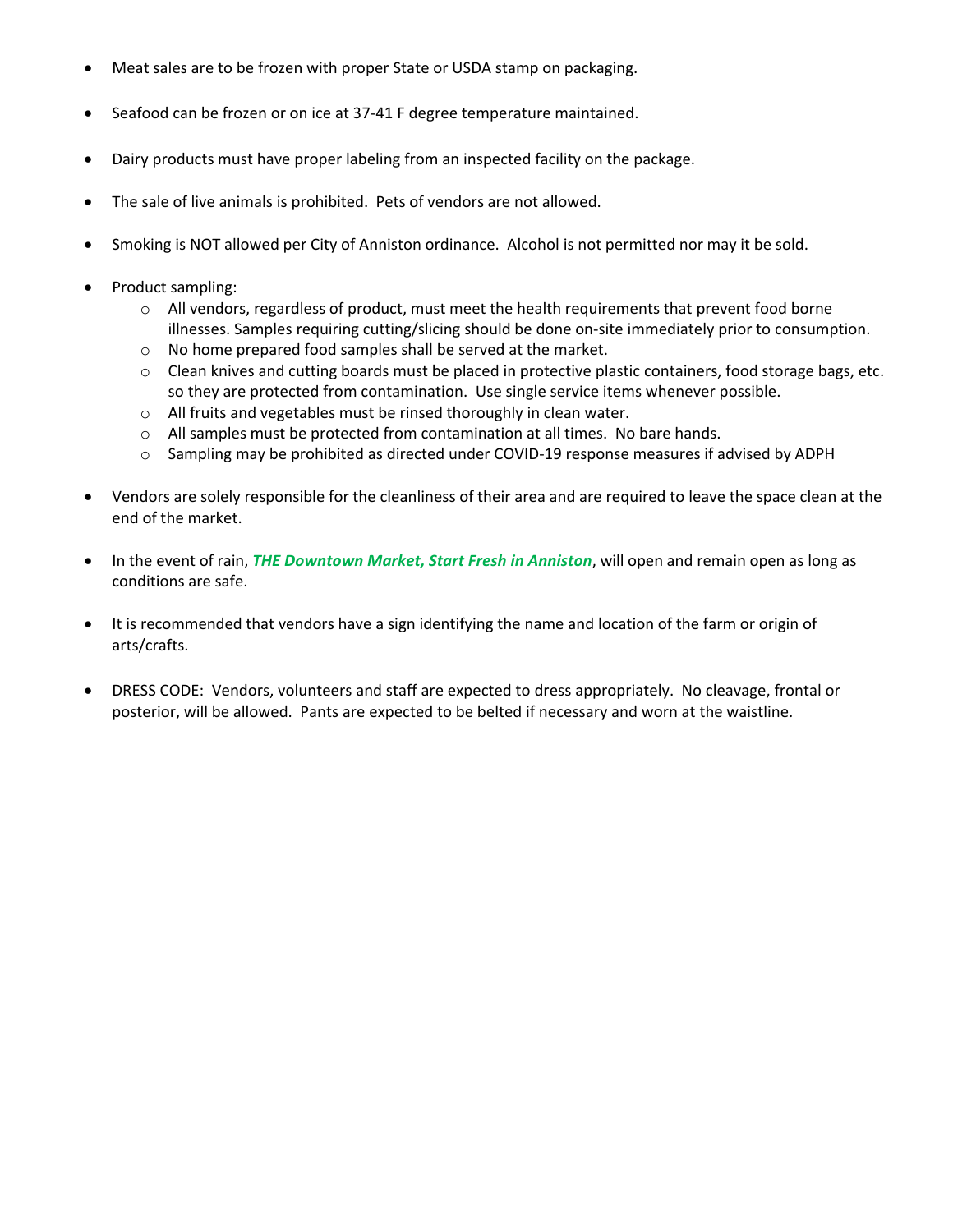#### **LIABILITY**

The City of Anniston, the Market Manager, the AFM Steering Committee, and Coldwater Mountain Brewpub are not responsible for bodily injury, loss of equipment, personal losses, accidents, etc., which occur at the Farmers Market or on the premises. All liability is transferred to organizations using facility if such occurs. No liability is accepted by the City of Anniston, the Market Manager, the AFM Steering Committee and/or Coldwater Mountain Brewpub.

#### **CONTRACT**

I agree to use the Farmers Market with the directions, limitations, and liability warnings stated in this instrument. I certify that I have been informed by the City of Anniston as to proper use and care of the market for which application has been made. This is to certify that I have read this instrument and I understand it. I will be responsible for everything therein. If abuse occurs, I understand I will be denied use of the Farmers Market in the future.

### **MARKET OPERATING GUIDELINES CONCERNING COVID-19**

Please see the attached addendum regarding market guidelines during any COVID-19 outbreak.

(Keep the rules and regulations in your file. Return this page to the Market Manager.)

Vehicle Tag Number: \_\_\_\_\_\_\_\_\_\_\_\_\_\_\_\_\_\_\_\_

 $Signed:$ 

Signed Date:

*Modified for the 2022 season on March 11, 2022*